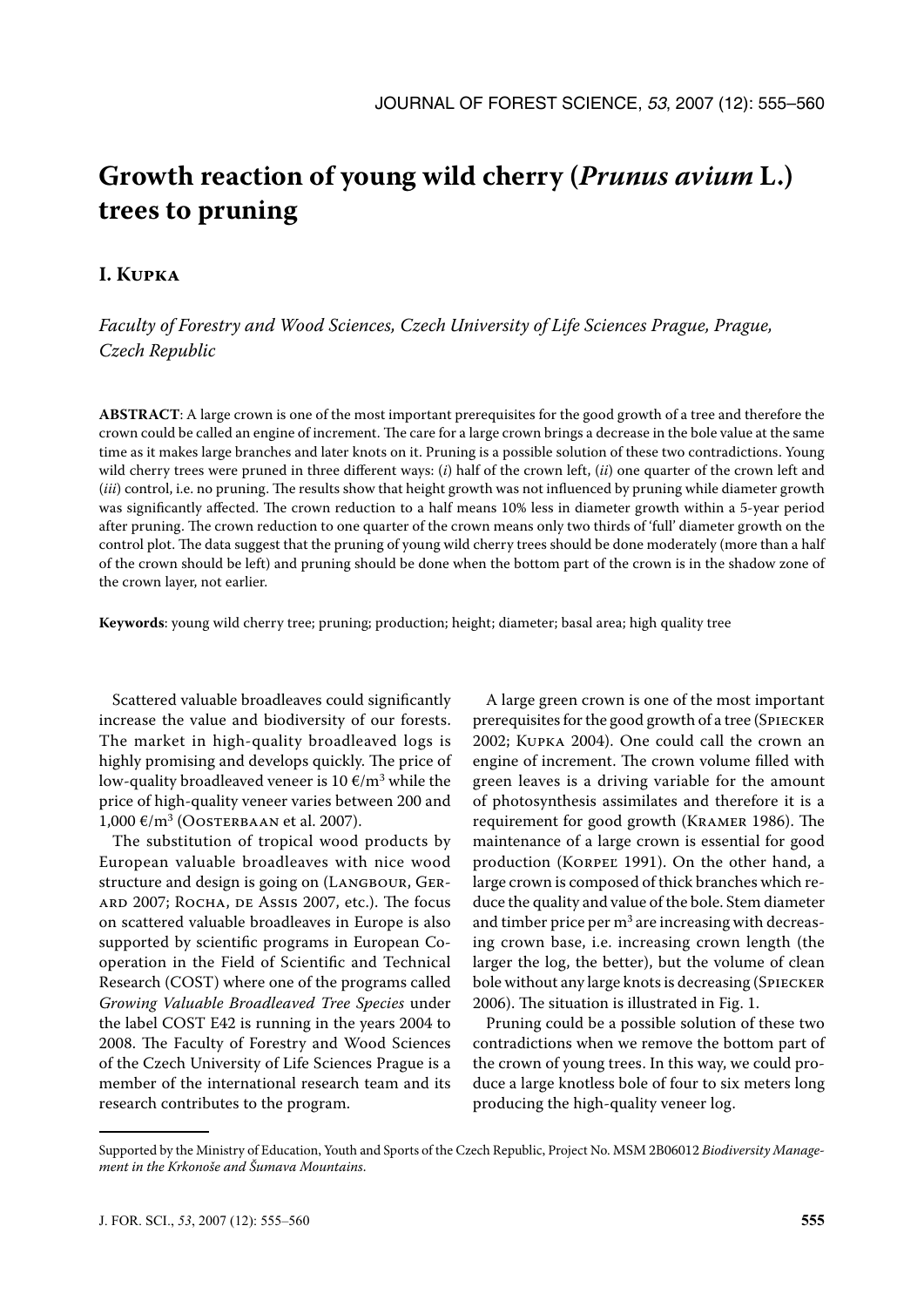

Fig. 1. An increase in crown length means an increase in tree volume production, but at the same time the clean bole volume is decreasing (adapted from SPIECKER 2006)

There are not many publications which studied the relationship between crown diameter and stem diameter of trees. However, it is believed that the relationship between these two parameters is very close to a linear one with an  $r^2$  value higher than  $0.8$ (Hemery et al. 2005). In fact, the true relationship between crown diameter and stem diameter may be sigmoid due to the distortion of the line at the lower end because tree diameter is measured at breast height and due to the possible depression of the upper end due to senility, but in a juvenile phase these irregularities could be neglected. Dawkins (1963) also suggested that for a common range of forest tree sizes, between 20 and 50 cm dbh, there would be a negligible distortion of the linear relationship. If this is true also for the crown volume, then the reduction of crown length will lead to a diameter increment loss. The verification of the relationship between crown size (volume) and stem diameter is one of the purposes of this article.

The main purpose of this article is to evaluate how much the crown of wild cherry trees could be reduced and how early it could be done, i.e. what could be a good timing of the operation in terms of minimizing the production lost.

### **MATERIAL AND METHODS**

The research plot was established in 1998 in a demonstration forest near Kostelec nad Černými lesy at the Truba location. The geographical coordinates are latitude 50°0´´N and longitude 14°50´´E. The area belongs to provenance region No. 17 Polabí

at an altitude of 370 m above sea level. The region belongs to a moderately warm area with average temperature of 10.1°C and average precipitation of 650 mm per year.

Seven-years-old plants of wild cherry were used at a spacing of 1 m by 2 m. The plants of the same provenance origin, i.e. No. 17 Polabí, were bare-root plants. The planting technology was a pit-planting system. The area is 0.15 ha and it is fenced. The moderate forest soils belong to forest type 2K1, i.e. slightly acid soil with no severe deficiency of nutrient contents.

The basic data were recorded in 2002, when a pruning trial started. The research plot was divided into three parts on which different pruning systems were applied in the same year. The third "system" was a control, i.e. no pruning at all. The basic data are given in Table 1.

Data collected on the plots were:

- diameter at breast height taken twice in perpendicular directions (mm),
- total height of the tree (cm),
- length (height) of the bole up to the first living whorl (at least two living branches make the whorl –  $cm$ ),
- crown projection diameters in two perpendicular directions (cm).

The remarks on the crown and stem qualities were also recorded. The crown length was calculated as the difference between total height and length of the stem without branches. The simplified crown volume was also calculated supposing the pyramid form of the crown where crown projection diameters in two

Table 1. Basic characteristics of used pruning systems

| Used symbol | Type of pruning                 | Year of pruning | Number of trees in 2002 |
|-------------|---------------------------------|-----------------|-------------------------|
| Η           | upper half of the crown left    | 2002            | 205                     |
|             | upper quarter of the crown left | 2002            | 210                     |
|             | whole crown left                |                 | 220                     |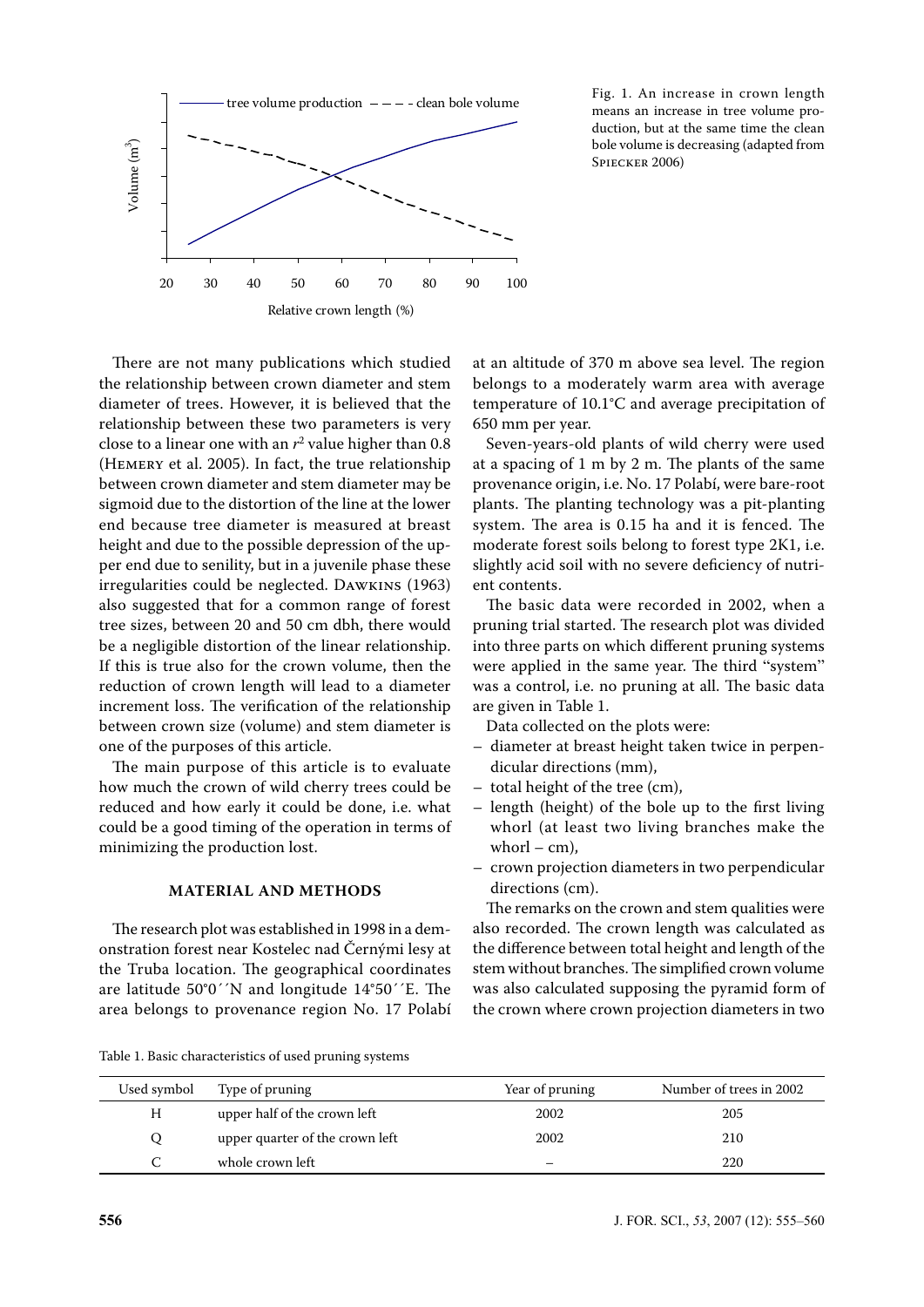Table 2. Total height growth of wild cherry trees in 2002–2007 (cm) after pruning in 2002

|         | 2002                        | 2003                     | 2004                     | 2005                     | 2006                     | 2007                     |
|---------|-----------------------------|--------------------------|--------------------------|--------------------------|--------------------------|--------------------------|
| H       | $249.9 \pm 10.2^{\text{a}}$ | $282.5 \pm 11.5^{\circ}$ | $309.8 \pm 12.9^{\circ}$ | $325.4 \pm 13.3^{\circ}$ | $340.9 \pm 15.2^{\circ}$ | $372 \pm 19.8^{\circ}$   |
| $\circ$ | $257.8 \pm 7.9^{\circ}$     | $294.7 \pm 9.6^{\circ}$  | $313 + 9.8^a$            | $319.9 \pm 10.1^{\circ}$ | $346.5 \pm 13.9^{\circ}$ | $380.1 \pm 21.9^{\circ}$ |
| C       | $261.5 \pm 8.1^{\circ}$     | $289.8 \pm 9.9^{\circ}$  | $315.2 \pm 11.5^{\circ}$ | $334.6 \pm 11.9^b$       | $353.6 \pm 14.4^a$       | $401.9 \pm 20.3^{\circ}$ |

The same letter in the upper index indicates no significant differences between the values

Table 3. Diameter growth of wild cherry trees in 2002–2007 (mm) after pruning in 2002

|          | 2002                   | 2003                        | 2004                   | 2005                   | 2006                   | 2007                        |
|----------|------------------------|-----------------------------|------------------------|------------------------|------------------------|-----------------------------|
| H        | $17.6 \pm 1.5^{\circ}$ | $21.4 \pm 1.7$ <sup>b</sup> | $25.4 \pm 1.6^b$       | $27.1 \pm 1.9^b$       | $28.5 \pm 1.9^{\rm b}$ | $32.6 \pm 2.0^{\rm b}$      |
| $\Omega$ | $17.8 \pm 1.2^{\circ}$ | $21.2 \pm 1.1^{\circ}$      | $23.0 \pm 1.2^b$       | $24.3 \pm 2.1^{\circ}$ | $25.5 \pm 2.0^{\circ}$ | $28.2 \pm 1.8$ <sup>c</sup> |
| C        | $19.3 \pm 1.4^a$       | $25.8 \pm 1.8^{\circ}$      | $29.7 \pm 2.1^{\circ}$ | $32.1 \pm 2.3^{\circ}$ | $34.2 \pm 1.8^a$       | $37.5 \pm 1.9^{\circ}$      |

The same letter in the upper index indicates no significant differences between the values

perpendicular directions were taken for the base of the pyramid. Crown volume is used also for the calculation of "crown efficiency" which is the ratio of basal area increment to crown volume. It indicates how much of diameter increment is produced by one volume unit of the green crown.

The calculations were done using Microsoft (c) Office Excel 2003 software including statistical "plug-ins".

Three "pruning systems" – radical labelled Q, no pruning labelled C and the average between these two extremes labelled H – could suggest the answer to the first question while the time series registered on the research plots for the time period from 2002 to 2007 should help to answer the second question.

#### **RESULTS AND DISCUSSION**

The influence of pruning on height growth was  $\Gamma$ evaluated in the first step. The data in centimetres are given in Table 2. 400  $\overline{1}$ BA (cm2

In spite of small differences in some years, the average heights of two "pruning systems" are not

significantly different from the control within five years after pruning. This finding confirms the hypothesis given by many authors (e.g. Assmann 1968; Korf et al. 1972; Šebík, Polák 1990; Hao 2002, etc.) that no silvicultural treatment influences growth significantly. The data suggest that even the drastically reduced crown of young wild cherry trees – used in the case of "Q pruning system" – did not decrease the height growth significantly.

A totally different picture was observed in diameter growth. The data are given in Table 3.

One could see immediate reactions of wild cherry trees to the reduction in their crowns in diameter increment next year (2003). The differences between trees with reduced crowns and those with "full" crowns increased each year. Later on (about three years after pruning) significant differences were also recorded between half crown reduction (H) and radical crown reduction (Q).

A clearer picture of the development of diameter and basal area can be seen in Fig. 2. The basal area of unpruned wild cherry trees is nearly twice as large as the basal area of trees pruned by Q system



Fig. 2. Basal area development of pruned wild cherry trees in 2002–2007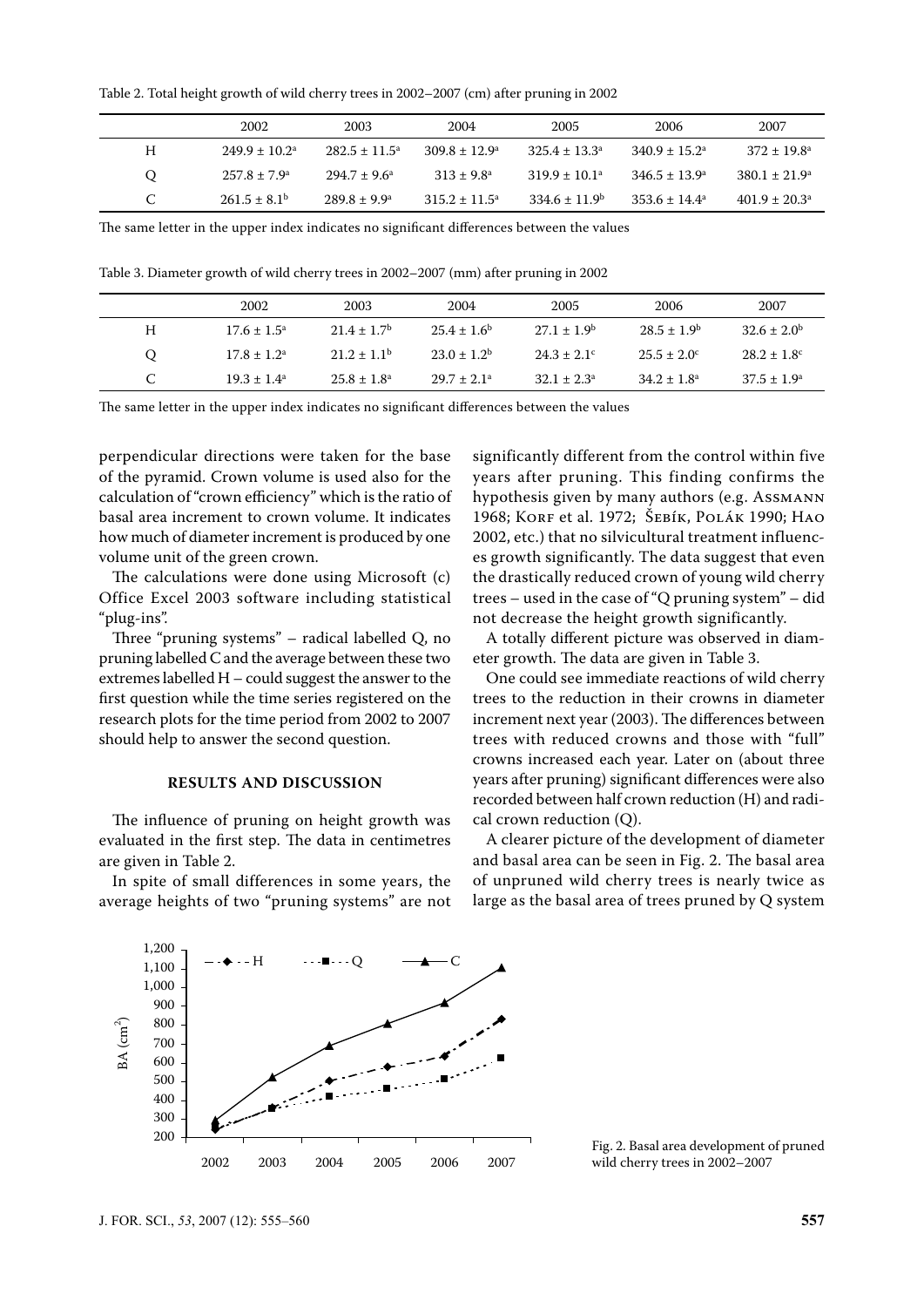

Table 4. Crown efficiency of trees under different "pruning systems" (cm<sup>2</sup>/dm<sup>3</sup>)

| Part of the crown left after pruning<br>$-$ "pruning system" | Crown efficiency           |
|--------------------------------------------------------------|----------------------------|
| Half of the crown left (H)                                   | $0.29 \pm 0.03^{\text{a}}$ |
| Quarter of the crown left $(Q)$                              | $0.19 \pm 0.04^b$          |
| Whole crown left $(C)$                                       | $0.20 \pm 0.02^b$          |

The same letter in the upper index indicates no significant differences between the values

nowadays. Trees which lost halves of their crowns in 2002 had better diameter growth as compared with Q system but they lost nearly one third of the basal area compared to the trees without pruning so far.

The crown development after pruning in 2002 can be seen in Fig. 3. The loss of the crown made in the pruning year 2002 has not been compensated yet, i.e. five years after crown reduction. On the other hand, trees with drastically reduced crowns (Q) are approaching the crown volume of trees with moderately reduced crowns step by step. 600 rd<br>el<br>h

The bottom parts of crowns in canopy-closed stands end up in shadow and their contribution to the assimilation processes becomes very modest. This means a decrease in the crown apparatus efficiency in terms of diameter or basal area growth. The ratio of basal area increment to crown volume is used to evaluate the "crown efficiency".

The results are given in Table 4. While the crown efficiency is nearly the same for unpruned trees (control) and drastically reduced crown (Q), the crown reduction to a half done five years ago seems to be the most effective measure. Data suggest that the loss of the bottom part of the crown does not influence the efficiency negatively. But one has to bear in mind that even though the crown efficiency is not touched, the basal area increment is negatively influenced (comp. Fig. 2). The slope for a relationship between crown volume and basal area (see Fig. 4) is the same for all three pruning systems, which confirms the hypothesis of Hemery et al. (2005). But pruning has shifted pruned trees to the left on the horizontal axis, i.e. to a younger stage. The shift represents a 'net loss' in the time of production period.

Data also confirm a strong relationship between crown volume and basal area (coefficient of determination  $r^2$  = 0.91). As the basal area is calculated from diameter at breast height, the same is true of the relationship between crown volume and diameter. Fig. 4 illustrates a strong correlation between crown volume and basal area growth and it gives a warning



Fig. 4. The relationship between crown volume  $(dm^3)$  and basal area  $(cm^2)$ 

Fig. 3. Crown volume and its growth after pruning in 2002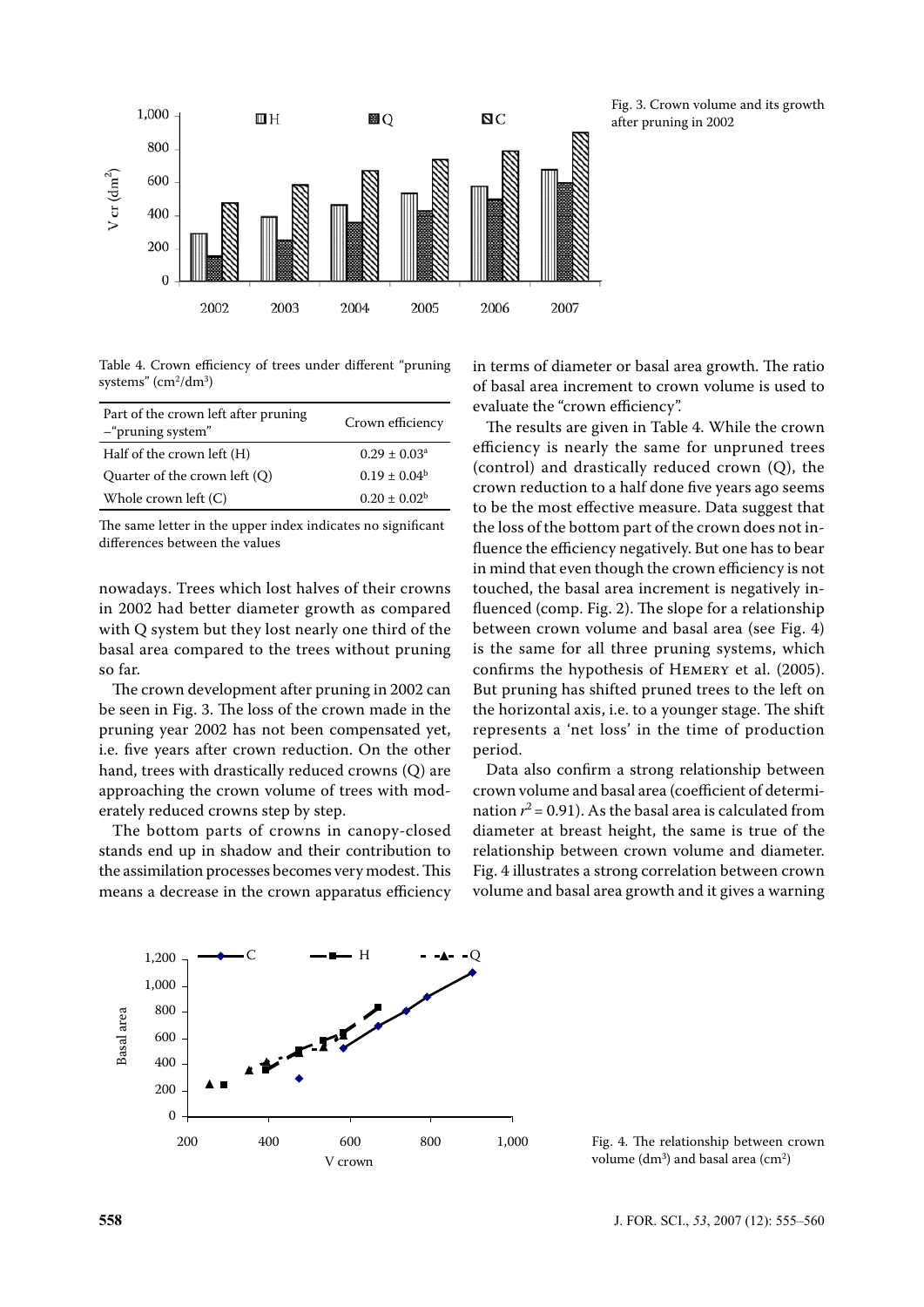against the drastic pruning system in young stages of wild cherry trees.

#### **CONCLUSIONS**

Valuable broadleaves which are scattered in our forests would bring an important financial effect for forest management in case that they had boles of high quality. The large crown guarantees the large bole but at the same time it means many thick branches which decrease the bole quality. Pruning which will increase the length of the bottom part of knotless bole could be a possible solution of these two contradictions.

This article searches for probable answers to two questions:

- how much could the crown of young wild cherry trees be reduced when pruned?
- when could pruning be done, i.e. a good timing of this operation.

Our data based on two "pruning systems" suggest that the radical reduction of crown (more than a half of the crown taken away) produces a serious loss in diameter increment while height growth is not practically affected.

The second conclusion as the answer to the second proposed question is that pruning could and should be done when the bottom part of the crown is in shadow which means a decrease in the efficiency of the crown apparatus. The right time when it happens cannot be exactly determined as it is strongly influenced by initial spacing and also by the species, i.e. its growth rhythm.

#### **R e f e r e n c e s**

- ASSMANN E., 1968. Náuka o výnose lesa. Bratislava, Príroda: 488.
- DAWKINS H.C., 1963. Crown diameters: their relation to bole diameter in tropical forest trees. Commonwealth Forestry Revue, *42*: 318–333.
- HAO Q., 2002. Determining optimization strategy of selection cutting for broadleaved forests in Europe. In: Proceedings of Freiburg Conference Management of Valuable Broadleaved Forests in Europe, May 2002. Freiburg, Freiburg University: 55–60.
- HEMERY G.E., SAVILL P.S., PRYOR S.N., 2005. Application of the crown diameter-stem diameter relationship for different species of broadleaved trees. Forest Ecology and Management, *215*: 285–294.
- KORF V. et al., 1972. Dendrometrie. Praha, SZN: 371.
- KORPEĽ Š., 1991. Pestovanie lesa. Bratislava, Príroda: 475.
- KRAMER H., 1986. Relation between crown parameters and volume increment of *Picea abies* stands damaged by environmental pollution. Scandinavian Journal of Forest Research, *1*: 251–263.
- KUPKA I., 2004. Výškový a tloušťkový přírůst vyvětvené třešně ptačí (*Prunus avium* L.). Zprávy lesnického výzkumu, *49*, 1**–**4: 7–10.
- LANGBOUR P., GERARD J., 2007. Further processing in Central Africa. Tropical Forest Update, *17*: 7–10.
- OOSTERBAAN A. et al., 2007. Silvicultural principles, phases and measures in growing valuable broadleaved tree species. [Submitted to Forest Ecology and Management.]
- ROCHA D., DE ASSIS E.R., 2007. Forest rehabilitation and management in Eastern Brazil. Tropical Forest Update, *17*: 15–17.
- SPIECKER H., 2002. Principles of future crop tree management in valuable broadleaved forests. In: Proceedings of Freiburg Conference Management of Valuable Broadleaved Forests in Europe, May 2002. Freiburg, Freiburg University: 11–19.
- SPIECKER H., 2006. Minority tree species a challenge for multi-purpose forestry. In: Nature-based forestry in Central Europe: Alternative to industrial forestry and strict preservation. Studia Forestalia Slovenica, *126*: 47–59.
- ŠEBÍK L., POLÁK L., 1990. Náuka o produkcii dreva. Bratislava, Príroda: 322.

Received for publication October 12, 2007 Accepted after corrections November 1, 2007

## **Vliv vyvětvení na růst třešně ptačí (***Prunus avium* **L.) v počáteční fázi jejího vývoje**

**ABSTRAKT**: Velká koruna je jednou z nejdůležitějších podmínek pro dobrý růst stromu, a proto můžeme korunu stromu označit za "motor" objemového přírůstu. Pěstování velkých korun však zároveň znamená snížení kvality a hodnoty oddenkové části kmene. Možným řešením tohoto rozporu je umělé vyvětvování. Mladé třešně ptačí byly v roce 2002 jednorázově vyvětveny třemi různými způsoby: (*i*) ponecháním poloviny koruny, (*ii*) ponecháním jen čtvrtiny koruny a (*iii*) kontrola, tzn. nedošlo k žádné redukci koruny. Dosavadní výsledky ukazují, že vyvětvení nemělo významný vliv na výškový přírůst mladé třešně ptačí, ale mělo významný vliv na tloušťkový přírůst. Třešně,